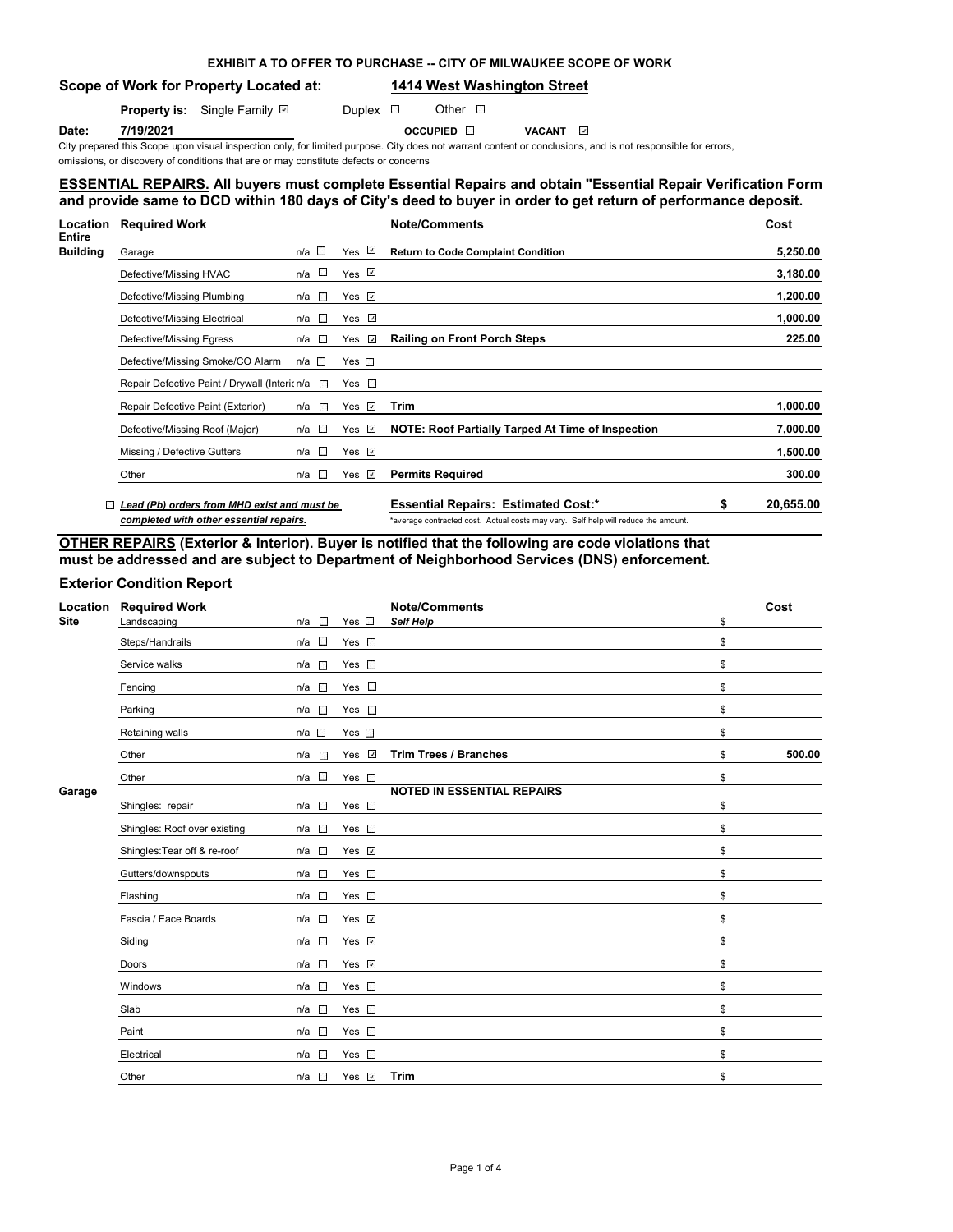## **Porches NOTED IN ESSENTIAL REPAIRS**

|       | Roof                         | n/a □                              | Yes $\square$      |                                   | \$           |
|-------|------------------------------|------------------------------------|--------------------|-----------------------------------|--------------|
|       | Deck-upper                   | n/a<br>$\sim$                      | Yes $\square$      |                                   | \$           |
|       | Deck--lower                  | $\mathcal{L}$<br>n/a               | Yes $\square$      |                                   | \$           |
|       | Steps/handrails              | n/a                                | Yes $\overline{v}$ |                                   | \$           |
|       | Ceiling                      | n/a<br>$\sim$                      | Yes $\square$      |                                   | \$           |
|       | Guardrails                   | $\sim$<br>n/a                      | Yes $\square$      |                                   | \$           |
|       | Structural                   | $n/a$ $\square$                    | Yes $\square$      |                                   | \$           |
|       | Paint                        | $n/a$ $\square$                    | Yes $\square$      |                                   | \$           |
|       | Other                        | n/a<br>П                           | Yes $\square$      |                                   | \$           |
| House | Chimney                      | $n/a$ $\square$                    | Yes $\square$      | <b>NOTED IN ESSENTIAL REPAIRS</b> | \$           |
|       | Shingles: repair             | $n/a$ $\square$                    | Yes $\square$      |                                   | \$           |
|       | Shingles: Roof over existing | $\mathcal{L}_{\mathcal{A}}$<br>n/a | Yes $\square$      |                                   | \$           |
|       | Shingles: Tear off & re-roof | $n/a$ $\square$                    | Yes v              |                                   | \$           |
|       | Gutters/downspouts           | n/a<br>$\sim$                      | Yes v              |                                   | \$           |
|       | Flashing                     | $\overline{\phantom{a}}$<br>n/a    | Yes $\square$      |                                   | \$           |
|       | Eaves / Fascia               | $n/a$ $\square$                    | Yes $\square$      |                                   | \$           |
|       | Siding                       | $n/a$ $\square$                    | Yes v              |                                   | \$<br>200.00 |
|       | Storm Doors                  | n/a<br>$\Box$                      | Yes $\square$      |                                   | \$           |
|       | Prime ("main") Doors         | $n/a$ $\square$                    | Yes $\square$      |                                   | \$           |
|       | Storm Windows                | n/a<br>$\overline{\phantom{a}}$    | Yes $\square$      |                                   | \$           |
|       | Prime ("main") Windows       | n/a<br>$\Box$                      | Yes $\square$      |                                   | \$           |
|       | Paint Trim                   | $n/a$ $\square$                    | Yes v              |                                   | \$           |
|       | Foundation                   | $n/a$ $\square$                    | Yes $\square$      |                                   | \$           |
|       | Electrical                   | $\Box$<br>n/a                      | Yes $\square$      |                                   | \$           |
|       | Other                        | $\sim$<br>n/a                      | Yes $\square$      |                                   | \$           |
|       | Other                        | $n/a$ $\square$                    | Yes $\square$      |                                   | \$           |
|       | Other                        | $\mathcal{L}_{\mathcal{A}}$<br>n/a | Yes $\square$      |                                   | \$           |
|       | Other                        | $n/a$ $\square$                    | Yes $\square$      |                                   | \$           |
|       |                              |                                    |                    |                                   |              |

**Exterior: Estimated Cost:\* \$ 700.00**

\*average contracted cost. Actual costs may vary. Self help will reduce the amount.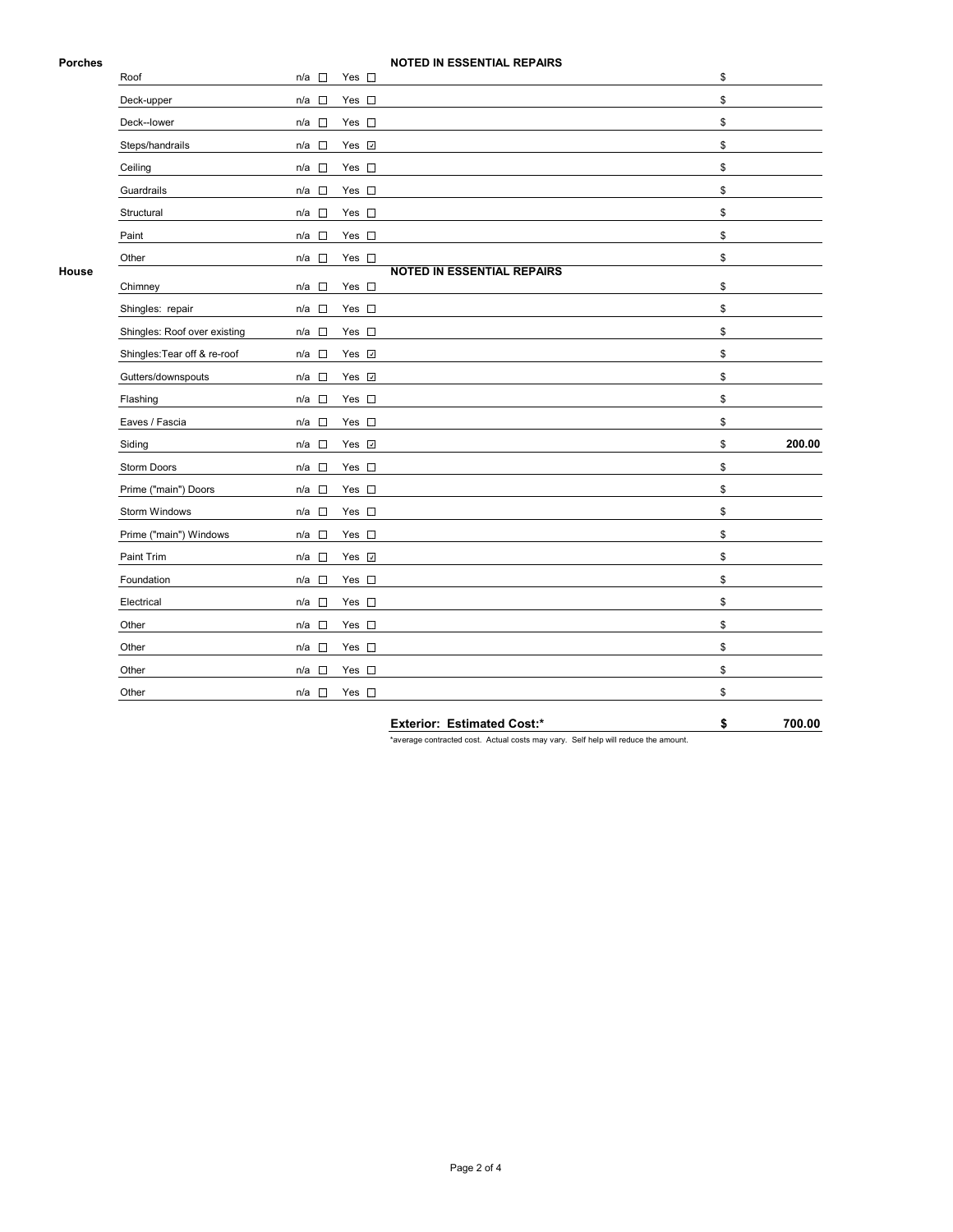## **Interior Condition Report**

**Unit:** Entire unit (single family)  $\Box$  **Lower unit of duplex** 

### Upper unit of duplex Domeston Communication Communication Communication Communication Communication Communication Communication Communication Communication Communication Communication Communication Communication Communicat **Mechanical Required Work**

|  | MOTED IN ECCENTIAL BEDAIL |  |  |
|--|---------------------------|--|--|
|  |                           |  |  |

|                                     |                                    |               | <b>NOTED IN ESSENTIAL REPAIRS</b>         |                                                                        |  |
|-------------------------------------|------------------------------------|---------------|-------------------------------------------|------------------------------------------------------------------------|--|
| Repair/replace boiler               | $\mathbb{R}^n$<br>n/a              | Yes $\square$ |                                           | \$                                                                     |  |
| Repair radiation                    | $n/a$ $\square$                    | Yes $\square$ |                                           | \$                                                                     |  |
| Repair/replace furnace              | $\sim$<br>n/a                      | Yes <b>☑</b>  |                                           | \$                                                                     |  |
| Repair ductwork                     | $n/a$ $\square$                    | Yes $\square$ |                                           | \$                                                                     |  |
| Repair/Replace thermostat           | $\Box$<br>n/a                      | Yes <b>☑</b>  |                                           | \$                                                                     |  |
| Repair/replace grilles              | $\overline{\phantom{a}}$<br>n/a    | Yes $\square$ |                                           | \$                                                                     |  |
| Tune boiler/furn. insp ht exchanger | n/a $\square$                      | Yes $\square$ |                                           | \$                                                                     |  |
| Repair/replace receptacles          | $n/a$ $\square$                    | Yes $\square$ |                                           | \$                                                                     |  |
| Repair/replace switches             | $\Box$<br>n/a                      | Yes $\square$ |                                           | \$                                                                     |  |
| Repair/replace fixtures             | $\Box$<br>n/a                      | Yes $\square$ |                                           | \$                                                                     |  |
| Install outlets and circuits        | $\overline{\phantom{a}}$<br>n/a    | Yes $\square$ |                                           | \$                                                                     |  |
| Install outlets and circuits        | $\overline{\phantom{a}}$<br>n/a    | Yes $\square$ |                                           | \$                                                                     |  |
| Install outlets and circuits        | $\Box$<br>n/a                      | Yes $\square$ |                                           | \$                                                                     |  |
| Install outlets and circuits        | $\Box$<br>n/a                      | Yes $\square$ |                                           | \$                                                                     |  |
| Upgrade service                     | n/a<br>$\mathbf{r}$                | Yes $\square$ |                                           | \$                                                                     |  |
| Other                               | $\Box$<br>n/a                      | Yes V         | <b>Receptacle Covers</b>                  | \$                                                                     |  |
| Other                               | $n/a$ $\square$                    | Yes $\square$ |                                           | \$                                                                     |  |
| Repair/replace kitchen sink         | $\mathcal{L}_{\mathcal{A}}$<br>n/a | Yes $\square$ |                                           | \$                                                                     |  |
| Repair/replace kitchen sink faucet  | n/a<br>$\Box$                      | Yes $\square$ |                                           | \$                                                                     |  |
| Repair/replace tub                  | $\overline{\phantom{a}}$<br>n/a    | Yes $\square$ |                                           | \$                                                                     |  |
| Repair/replace tub faucet           | $n/a$ $\square$                    | Yes $\square$ |                                           | \$                                                                     |  |
| Repair/replace toilet               | $n/a$ $\square$                    | Yes $\square$ |                                           | \$                                                                     |  |
| Repair/replace lavatory             | $\Box$<br>n/a                      | Yes $\square$ |                                           | \$                                                                     |  |
| Repair/replace lavatory faucet      | $\overline{\phantom{a}}$<br>n/a    | Yes $\square$ |                                           | \$                                                                     |  |
| Repair/replace wash tub             | $\overline{\phantom{a}}$<br>n/a    | Yes $\square$ |                                           | \$                                                                     |  |
| Repair/replace wash tub faucet      | $n/a$ $\square$                    | Yes $\square$ |                                           | \$                                                                     |  |
| Unclog piping:                      | □<br>n/a                           | Yes $\square$ |                                           | \$                                                                     |  |
| Repair drain/waste/vent piping      | $n/a$ $\square$                    | Yes $\square$ |                                           | \$                                                                     |  |
| Repair water piping                 | $n/a$ $\square$                    | Yes $\square$ |                                           | \$                                                                     |  |
| Repair/replace water heater         | $n/a$ $\square$                    | Yes <b>☑</b>  |                                           | \$                                                                     |  |
| Other                               | $\sim$<br>n/a                      | Yes $\Box$    | Remove basement bathroom or obtain permit | \$                                                                     |  |
| Other                               | $n/a$ $\square$                    | Yes $\square$ |                                           | \$                                                                     |  |
|                                     |                                    |               |                                           | <b>NOTED IN ESSENTIAL REPAIRS</b><br><b>NOTED IN ESSENTIAL REPAIRS</b> |  |